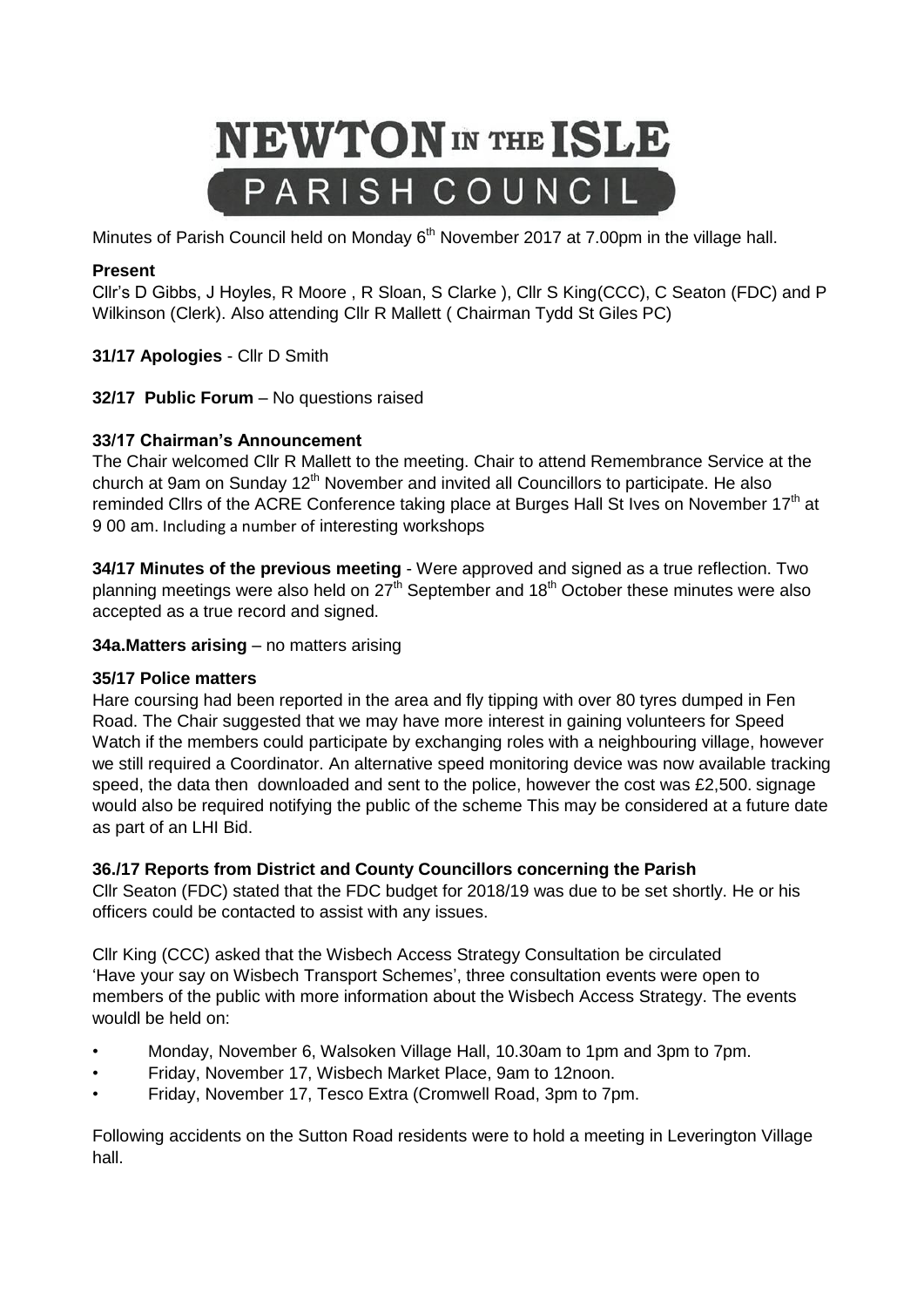#### **37/17 Reports**

- *a) Highways* –Cllr Clark stated that the LHI Bid was completed and submitted, discussion of our scheme was expected between November and January 2018, more details at the next meeting. £1200 was suggested as the council's contribution towards the LHI Bid. Land relating to LHI Bid was proved not to be registered to the adjoining property following Land Registry search for verification. North Level Drainage had given permission and would complete required work.
- *i) Resolved to approve the contribution of £1200 towards the LHI Bid for 2018. All Councillors approved payment if bid successful*

Fly tipping has created a problem in Fen Road with eighty three tyres being discarded in the dykes. FDC would remove the tyres when extracted from the dykes. Some repairs had been completed along the High Road, Highways were satisfied with criteria intervention. Stating that any further work would have to be undertaken at a cost to the Parish Council. Catlings Lane repaired and hedge at junction Fen Road/Mill Lane still unresolved.

Following an accident on the Sutton Road traffic had been diverted along Chapel Lane. The Council would write to the Police Commissioner as this road was not suitable for heavy vehicles and some damage was caused. Diversions should be made via Little Ramper. New signage was also required to replace a damaged 'No heavy vehicle access' sign.

*b) Old School site*- nothing further to report. A full community consultation would take place before any decisions were confirmed.

*c) Village Hall* – Report circulated (enclosed). Cllr Gibbs stated nineteen events booked, the Sunday lunch was successful, with fifty-two booked for a Christmas lunch. AGM on Tuesday 14<sup>th</sup> November at 7pm.Help had been offered as booking secretary, this was to be confirmed.

*d) Rights of Way* – Cllr Moore visited a number of paths in the parish and hoped to visit the remainder within the near future. There had been no issues raised.

*e) Playing Field -* Roundabou*t* was now in full working order, letters of appreciation had been sent to Doug Fullbrook and Kevin Welbourn for replacing the bearing.

*f) Correspondence*- clerk previously circulated a number of emails (see report). Letters also received from two allotment holders wishing to relinquish their allotments from October 1st 2018. Allotments to be discussed as an agenda item at the next meeting.

CCC Highways had received a concern from a resident requesting the installation of a footpath from the 156 High Road to corner of Rectory Road. Cllr Clark would contact a local landowner this would be discussed further following outcome.

*g) Residents Issues*- A resident expressed concerns of foul water drainage backing up in their garden. The council would contact Roddens for further investigation.

#### *h.) Planning -* Two applications

Ref: F/YR17/0872/F - Erection of 2-storey 3-bed dwelling with detached garage/store and siting of a temporary caravan during construction at Land East of Charity Farmhouse Goredike Bank Gorefield Cambridgeshire PE13 4NH

Ref: (F/YR17/0932/F - Land West of Brereton House Fitton End Road Newton-In-The-Isle Cambridgeshire) Planning Application for erection of up to 2no. dwellings (outline application with matters committed in respect of access only) involving demolition of existing outbuildings at Land **West**